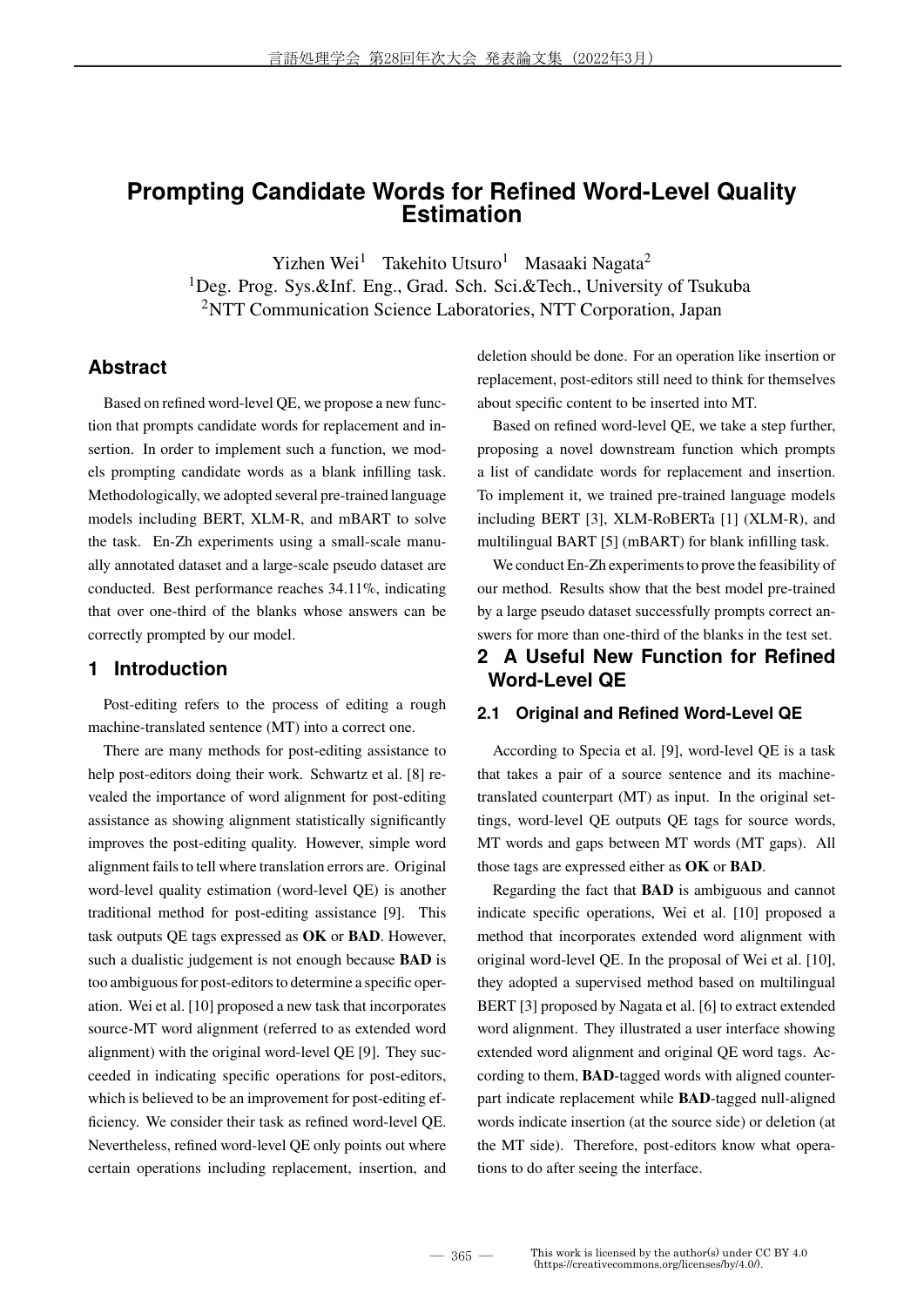

**Figure 1** Enhancing refined word-level QE by prompting candidate answers for **REP**-tagged MT words and **INS**-tagged MT gaps.

To make the previous proposal easier to understand, we refine **BAD** into specific tags including **REP**, **INS**, and **DEL** representing different operations. We refer to such a task as refined word-level QE.

# **2.2 Prompting Candidate Words for Refined Word-Level QE**

In terms of post-editing assistance, the usefulness of refined word-level QE can be further enhanced if the function of prompting candidate words is implemented. Refined word-level QE succeeds in indicating specific operations, but an operation like replacement or insertion needs further assistance. Namely, correct words to be added into the MT still needs manual consideration.

We formally illustrate the new function we propose in Figure 1. As it is shown, based on refined word-level QE, an MT word like "黒 い" that is tagged as **REP** is a mistranslation to be replaced. Instead of asking posteditors to come up with correct translations on themselves, our system prompts several candidate answers. Among those candidate answers, there is an appropriate one "白 い". Same process could be applied to **INS**-tagged MT gaps such as the one between "猫" and "が好き".

We believe that prompting candidate words for **REP**tagged and **INS**-tagged elements in refined word-level QE makes a system for post-editing assistance more useful.

# **3 Methodology**

### **3.1 Multi-Candidate Blank Infilling**

We model the task that prompts candidate words as a blank infilling task. Generally, blank infilling is a task that takes a sentence with some spans substituted by blanks as input. Models are trained to fill in the blanks with proper words to restore the original sentence.

In our case, when given a pair of source sentence and MT along with refined word-level QE tags, it is clear that **REP**tagged MT words and **INS**-tagged MT gaps are positions where new content should be added. Therefore, we can turn those elements into blanks, training models to fill in the blanks with correct answers. Moreover, keeping **DEL**-tagged MT words in the context is meaningless (even adding noise), so that we remove them. For example, if we are given a pair of source sentence and MT like Figure 1 shows, we could build a blanked version of MT as follows " 私は *[blank]* 猫 *[blank]* が好き だ". Here, *[blank]* stands for a special token. Note that we also want the model to output multiple candidates with high probability. We will describe the specific implementation in the next sections.

#### **3.2 Blank Infilling with Encoder Architecture**

We firstly introduce approaches based on pre-trained language models of transformer encoder architecture.

Masked language model [3] (MLM), the representative task to pre-train BERT, is a simple approach for blank infilling. The input sequence of MLM is a monolingual sentence with partial tokens masked. Because the input must be monolingual, we cannot incorporate source sentence which contains important information for post-editing.

To address this issue, we have also tried translation language model [2] (TLM) based on XLM-R [1]. TLM takes a pair of concatenated parallel sentences with some tokens masked as input.<sup>1)</sup> TLM evolves from MLM but the model is trained to attend to not only intra-lingual but also inter-lingual information to unmask tokens. In our case, by inputting a concatenation of source sentence and blanked MT, we expect the model to be able to mimic human post-

<sup>1</sup>) Note that being different from the original TLM, only MT tokens are masked in our case.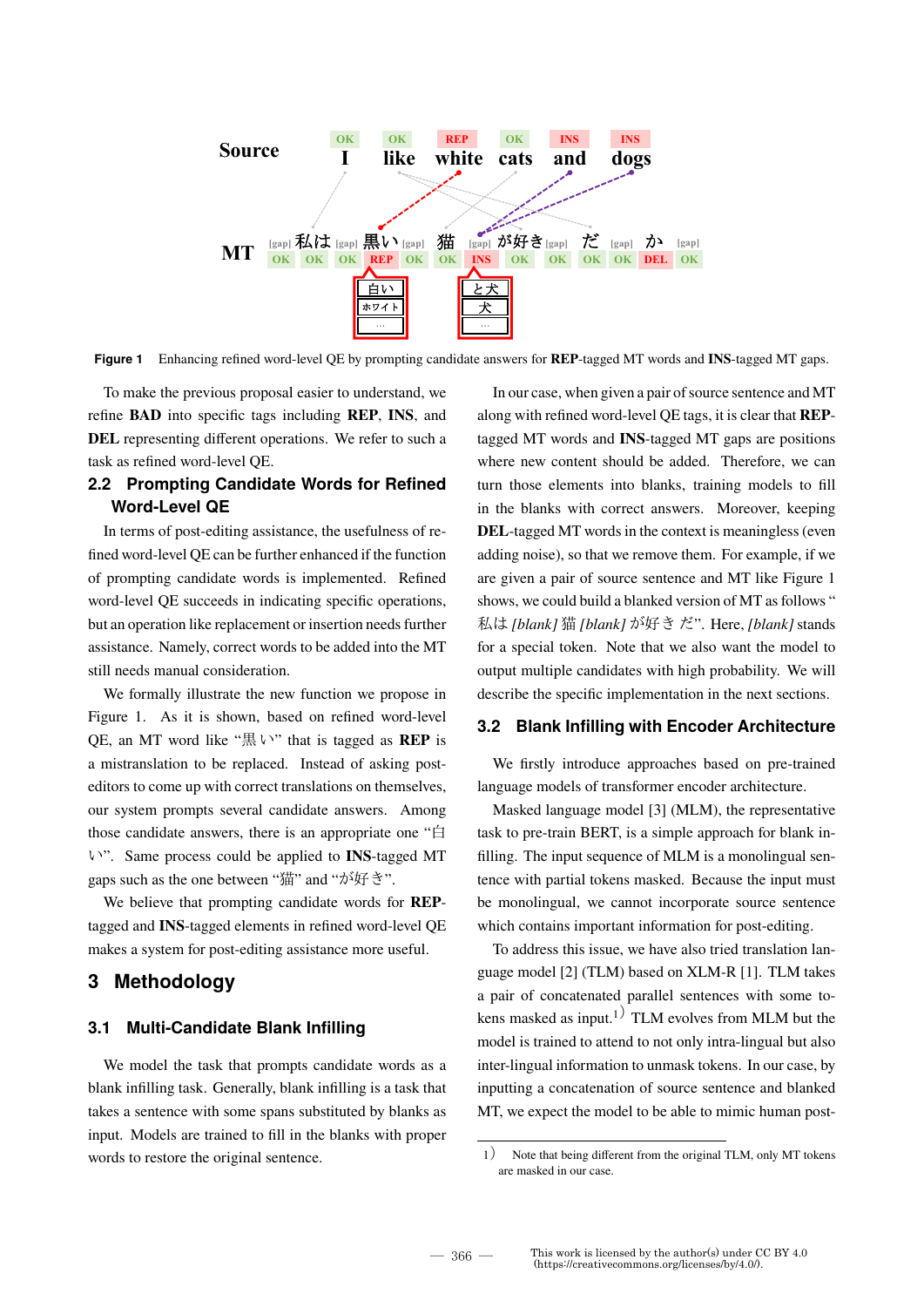

Figure 2 "[M]" in the input sequences stands for mask token. Some text for illustration in (b) is omitted. Please refer to (a).

editors, using the source sentence as reference.

Both approaches based on transformer encoder architecture have a same issue. There might be multiple words (multiple tokens of course) corresponding to a blank token. But output tokens of transformer encoder strictly corresponds to input tokens one by one. As we do not know the token number of the answer, we do not know how many mask tokens should be there in the input sequence.

As a solution, we try multiple values<sup>2)</sup> in parallel. Then, we select the top candidates with highest token-wise mean of probability among all output. Figure 2 shows the image of using BERT and XLM-R to do blank infilling.

# 3.3 Blank Infilling with Encoder-Decoder Architecture

Inspired by Donahue et al. [4], we also developed a method that utilizes pre-trained language models based on encoder-decoder architecture to do blank infilling task. Donahue et al. [4] proposed a monolingual text infilling framework which output concatenation of answer spans joined by an answer token after a blanked sentence. Unfortunately, their method only supports monolingual text infilling and they trained a GPT-2 [7] which is also monolingual. To adapt the method for our purpose, we adopt multilingual BART [5], an encoder-decoder architecture. Figure 3 illustrates our idea.

Specifically, we concatenate source sentence and the blanked MT, keeping blank tokens unchanged. The decoder is trained to do beam search and freely decodes multiple answer sequences which are concatenation of answer spans corresponding to blanks in blanked MT in order. Because mBART generates answer sequence freely, we no longer need to worry about the issue mentioned in Section

 $2)$ We tried a range from one to five masks for a blank independently. 3.2. As for multiple candidates, we analyze each answer sequence and split answer spans in order. For each blank, we select answers with top sequence-wise frequency as results.  $3^{3}$ 

# 4 Experiment

#### **Dataset and Experimental Settings**  $4.1$

We generated the training and test sets based on a smallscale annotated En-Zh datasets for refined word-level QE following the method described in Section 3.1. As a result, we obtained 597 pairs of source and blanked MT along with correct answers for training and 136 pairs for test.

Besides of the training data above, we also created largescale pseudo data. Based on randomly sampled 1 million of sentence pairs from the parallel data provided by WMT20 OE task<sup>4)</sup>, we randomly blanked out  $15\%^{5}$  of words in a target sentence to make a blanked MT. That provides us an additional 0.8 million of sentence pairs.

As for number of candidates, we expect the models to output top 10 candidate answers which is a reasonable quantity in practice. For BERT and XLM-R, we simply set the model to output 10 tokens for each mask. For mBART, we set number of beams to 10 during beam search.

We used pre-trained language models provided by Huggingface<sup>6)</sup>. We adopted *bert-base-chinese* for BERT, xlmroberta-large for XLM-R, mbart-large-cc25 for mBART.

 $\left(3\right)$ Note that number of answer spans in a sequence is not necessarily equivalent to number of blanks because of free decoding. If number of answer spans is greater, we ignore redundant spans.

 $4)$ https://www.statmt.org/wmt20/ quality-estimation-task.html

 $\mathfrak{s}$ ) We set the blank probability to 0.15 because we observed such a probability in the annotated set.

<sup>6)</sup> https://github.com/huggingface/transformers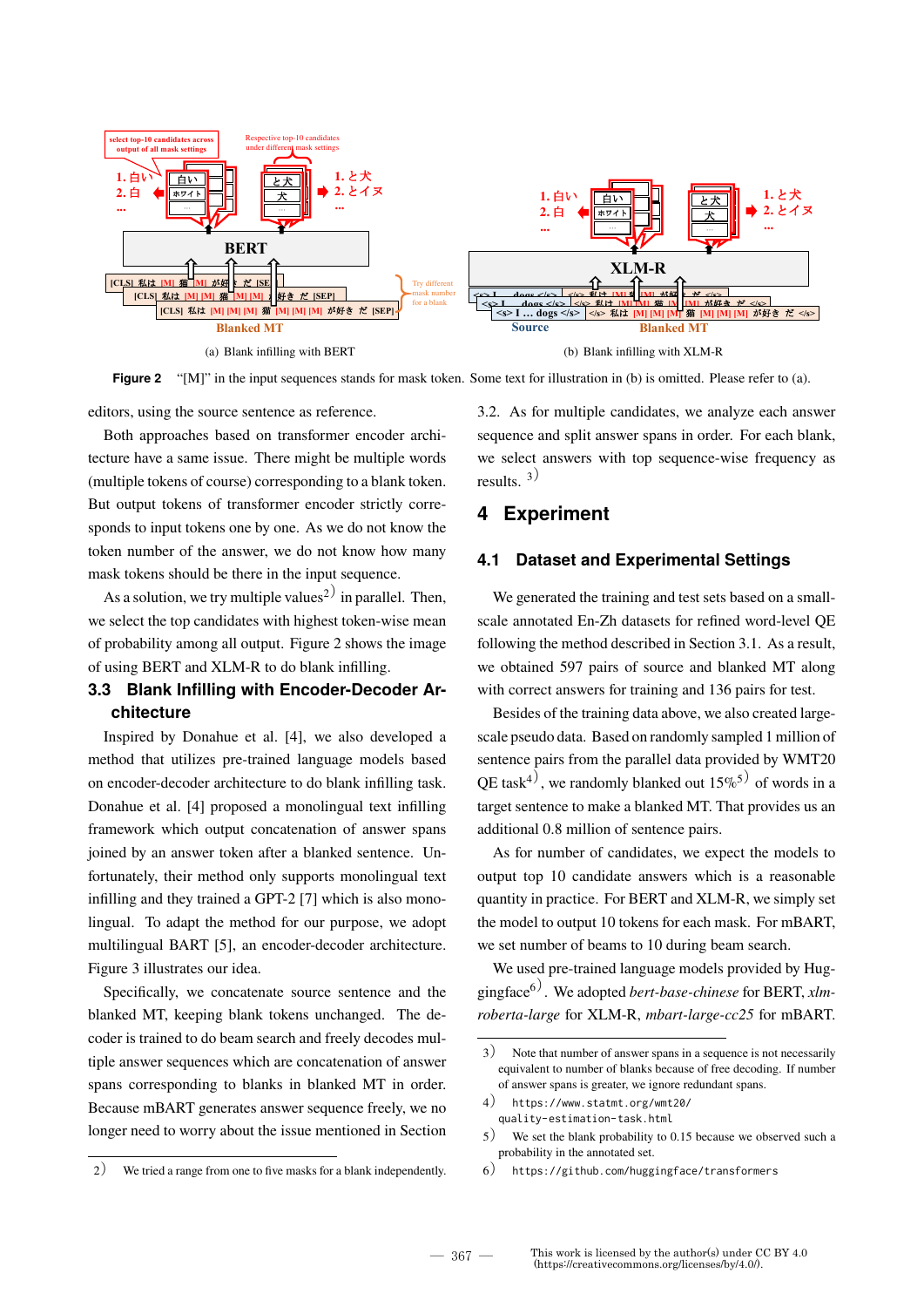

**Figure 3** "[B]" stands for the blank token and "[A]" stands for the answer token. Following the settings of mBART, we append language tokens at the end of source and blanked MT. The first token input for decoding is the token of target language " $\langle i \rangle$  ="

The script *run\_language\_model.py* from transformersv3.3.1 is modified for our own experiments. For pretraining on pseudo data, we train all models for 2 epochs with a learning rate of 3e-5. For training on the annotated data, we train all models for 10 epochs with a learning rate of 3e-5. All the other hyper-parameters are kept unchanged as default of the original scripts. All experiments run on an NVIDIA TITAN RTX (24GB) with CUDA 10.1.

### **4.2 Experimental Results**

We evaluate the performance of models by counting answer spans that exactly match the top 1 candidate answer (Top-1 Match Rate) or exists in the top K candidate answers (Top-K Match Rate)<sup>7)</sup>. Among 136 sentence pairs in the test set, there are 384 blanks need to be infilled. As the target language is Chinese, we remove all spaces between words during evaluation. For each model, we tried both training on the annotated dataset only, or pre-training on large-scale pseudo dataset and then training on the annotated dataset.<sup>8)</sup> The results are shown in Table 1.

According to the result, we confirmed the effectiveness of pre-training. Except for the top 1 match rate for BERT, in most cases pre-training on large-scale pseudo dataset boosts the performance. Nevertheless, the best top-K match rate of pre-trained BERT reaches 34.11%, which means that BERT successfully provides a correct candidate in its predictions for over one-third of the blanks in the test set.

| for pre-training. |                    |                   |
|-------------------|--------------------|-------------------|
| Model             | Top-1              | Top-K             |
|                   | Match Rate( $\%$ ) | Match Rate $(\%)$ |
| <b>BERT</b>       | 31.51              | 32.55             |
| <b>BERT+pt</b>    | 30.47              | 34.11             |
| XLM-R             | 19.79              | 22.66             |
| $XLM-R+pt$        | 21.88              | 23.70             |
| mBART             | 15.36              | 17.71             |
| $mBART+pt$        | 22.92              | 25.52             |

**Table 1** Top-1 and Top-K match rate of all models. "pt" stands

As a comparison of different architectures, BERT as a monolingual model outperforms XLM-R and mBART. Such a phenomenon is beyond our expectation as we believe that source sentence is an important reference to predict candidate answers correctly. It may proves that our current way to encode source sentence is not proper. In the future, we would like to investigate into more variants that exploit information in the source sentence better.

# **5 Conclusion**

In order to improve post-editing assistance efficiency, based on refined word-level QE, we further propose a new function that prompts candidate words for those MT words and gaps tagged as **REP** and **INS**. Such a function is modeled as a blank infilling task and we adopted architectures including BERT, XLM-R, and mBART to solve the task. Specifically, we generate a large-scale pseudo dataset by randomly blanking out some tokens as well as a small-scale manually annotated dataset. Results of En-Zh experiment shows that our best model can do it for more than one-third blanks, giving 10 candidate answers in which the correct one exists.

<sup>7</sup>) For mBART, because of possible candidate duplication, we cannot guarantee that there are same number of candidate answers as beam number (which is 10 in our experiments) for each blank. That is the reason we call it Top K rather than Top 10.

<sup>8</sup>) We have tried to do blank infilling with off-the-shelf BERT and XLM-R directly. But the performance is very poor.